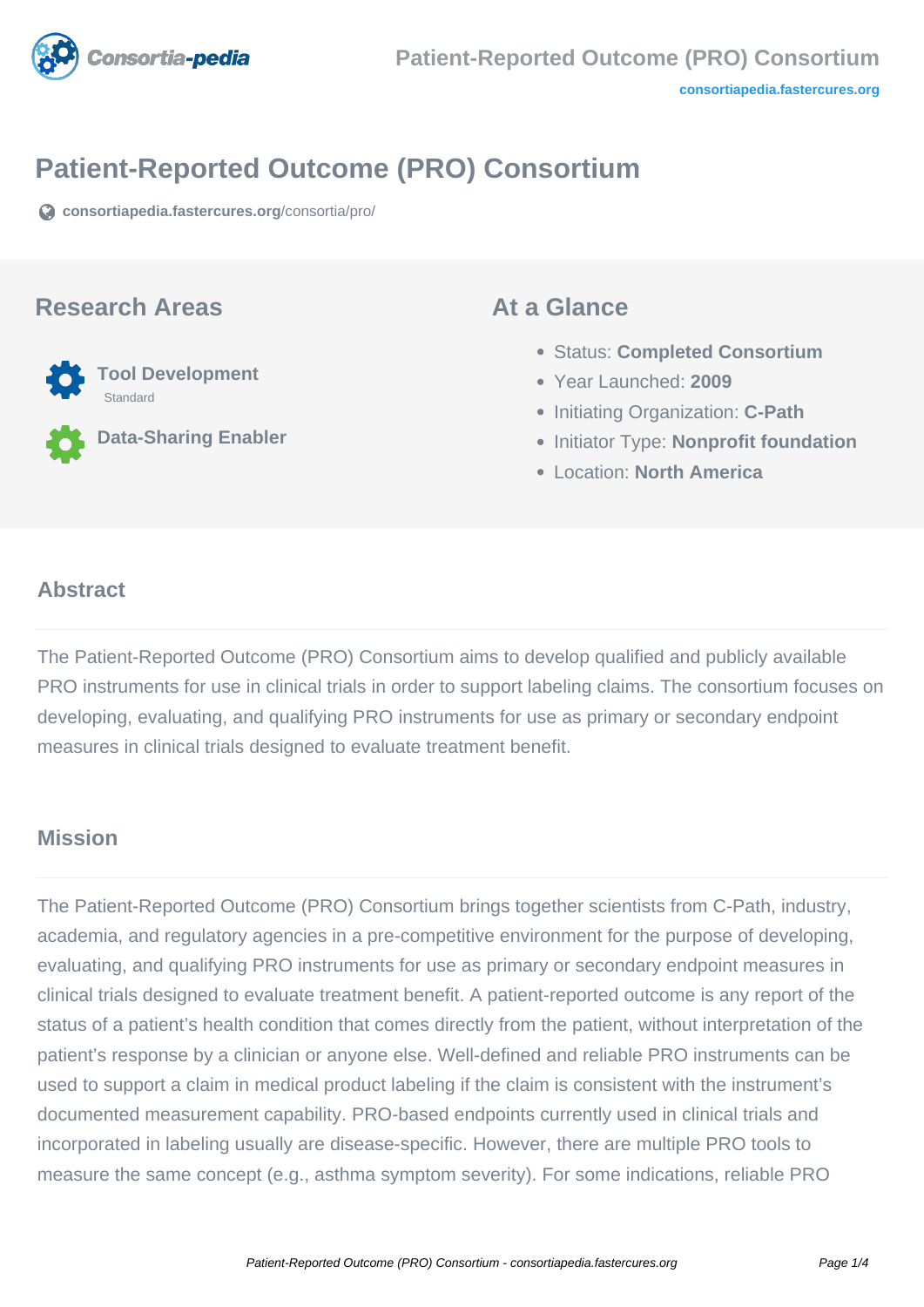

#### **Patient-Reported Outcome (PRO) Consortium**

#### **[consortiapedia.fastercures.org](http://consortiapedia.fastercures.org/)**

instruments have not been developed. The lack of standardized, fit-for-purpose PRO tools that are qualified for regulatory use has led to inefficiencies in drug development and review processes. Also, this may result in inconsistencies in the types of outcome information contained in the labeling for drugs approved for the same indication.

 The main objectives of the PRO Consortium are to develop, evaluate, and qualify PRO instruments with the U.S. Food and Drug Administration (FDA) for use in clinical trials designed to evaluate the safety and effectiveness of medical products. Specific milestones include:

## **Consortium History**

2008 – The consortium was formed 2009 – The consortium formally launched

#### **Structure & Governance**

The PRO Consortium's members are pharmaceutical companies along with C-Path. Representatives from the FDA, EMA, and the U.S. National Institutes of Health provide advice to the PRO Consortium's Coordinating Committee. The PRO Consortium Team is as follows:

## **Financing**

The working groups for the project are mainly funded by industry.

## **Data Sharing**

PRO instruments will be publicly available.

Nine working groups have been established in the following therapeutic areas: asthma, functional dyspepsia, irritable bowel syndrome, major depressive disorder, mild cognitive impairment due to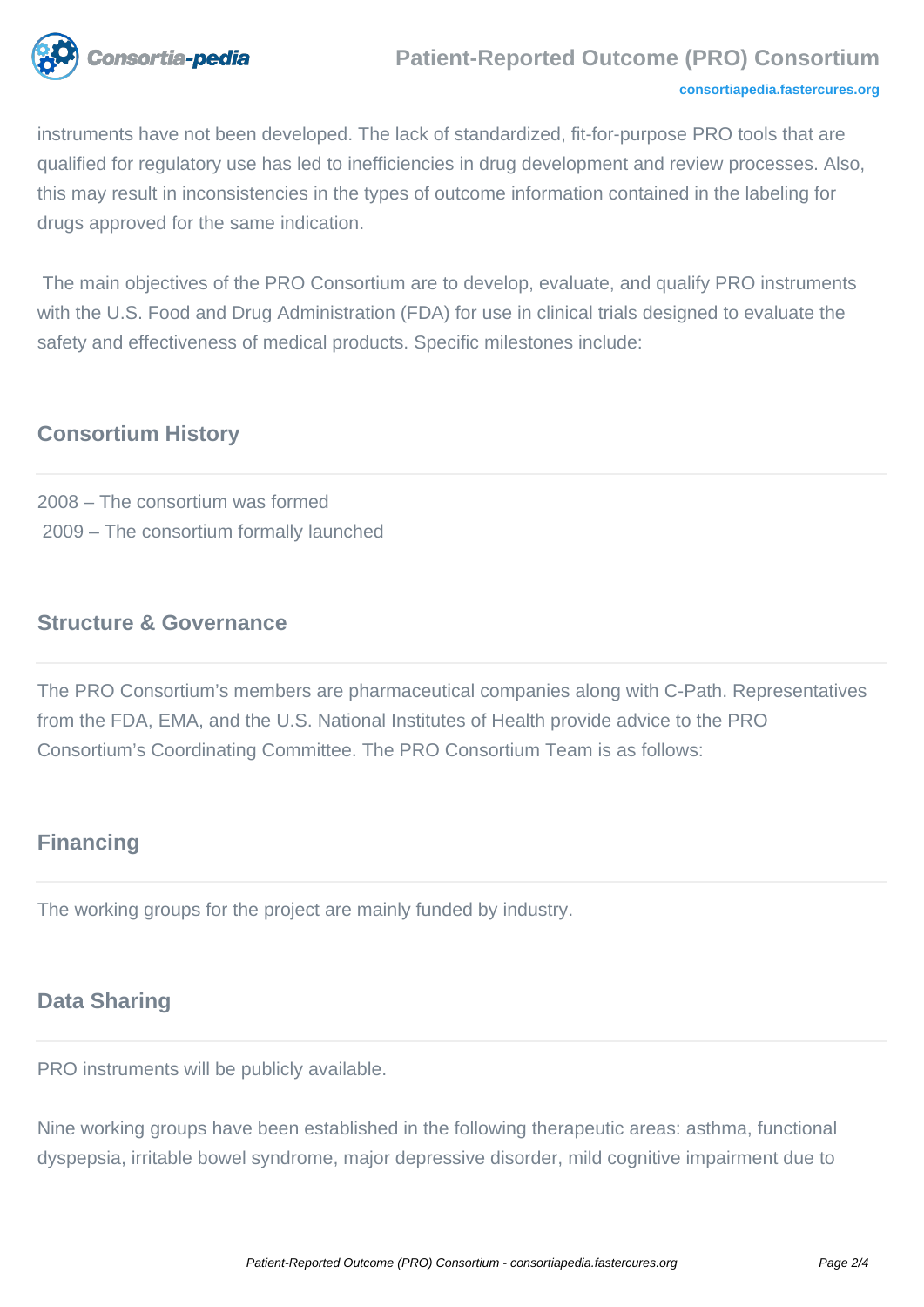

Alzheimer's disease, multiple sclerosis, myelofibrosis, non-small cell lung cancer, and rheumatoid arthritis.

The following PRO measures have been developed and are undergoing quantitative testing prior to submission to the FDA for qualification for use in exploratory studies: Asthma Daily Symptoms Diary (ADSD) Diary of Irritable Bowel Syndrome Symptoms—Constipation (DIBSS-C) Diary of Irritable Bowel Syndrome Symptoms—Diarrhea (DIBSS-D) Diary of Irritable Bowel Syndrome Symptoms—Mixed (DIBSS-M) Functional Dyspepsia Symptom Diary (FDSD) Non-Small Cell Lung Cancer Symptom Assessment Questionnaire (NSCLC-SAQ) Symptoms of Major Depressive Disorder Scale (SMDDS)

Homepage <http://c-path.org/programs/pro/> Other website [http://www.fda.gov/AboutFDA/PartnershipsCollaboratio](http://www.fda.gov/AboutFDA/PartnershipsCollaborations/PublicPrivatePartnershipProgram/ucm231129.htm) [ns/PublicPrivatePartnershipProgram/ucm231129.htm](http://www.fda.gov/AboutFDA/PartnershipsCollaborations/PublicPrivatePartnershipProgram/ucm231129.htm)

## **Points of Contact**

Stephen Joel Coons, PhD, PRO Consortium Executive Director Critical Path Institute Tucson, AZ [sjcoons@c-path.org](mailto:sjcoons@c-path.org)

#### **Sponsors & Partners**

European Medicines Agency Food and Drug Administration National Institutes of Health AbbVie ACTELION Allergan Amgen AstraZeneca Bayer